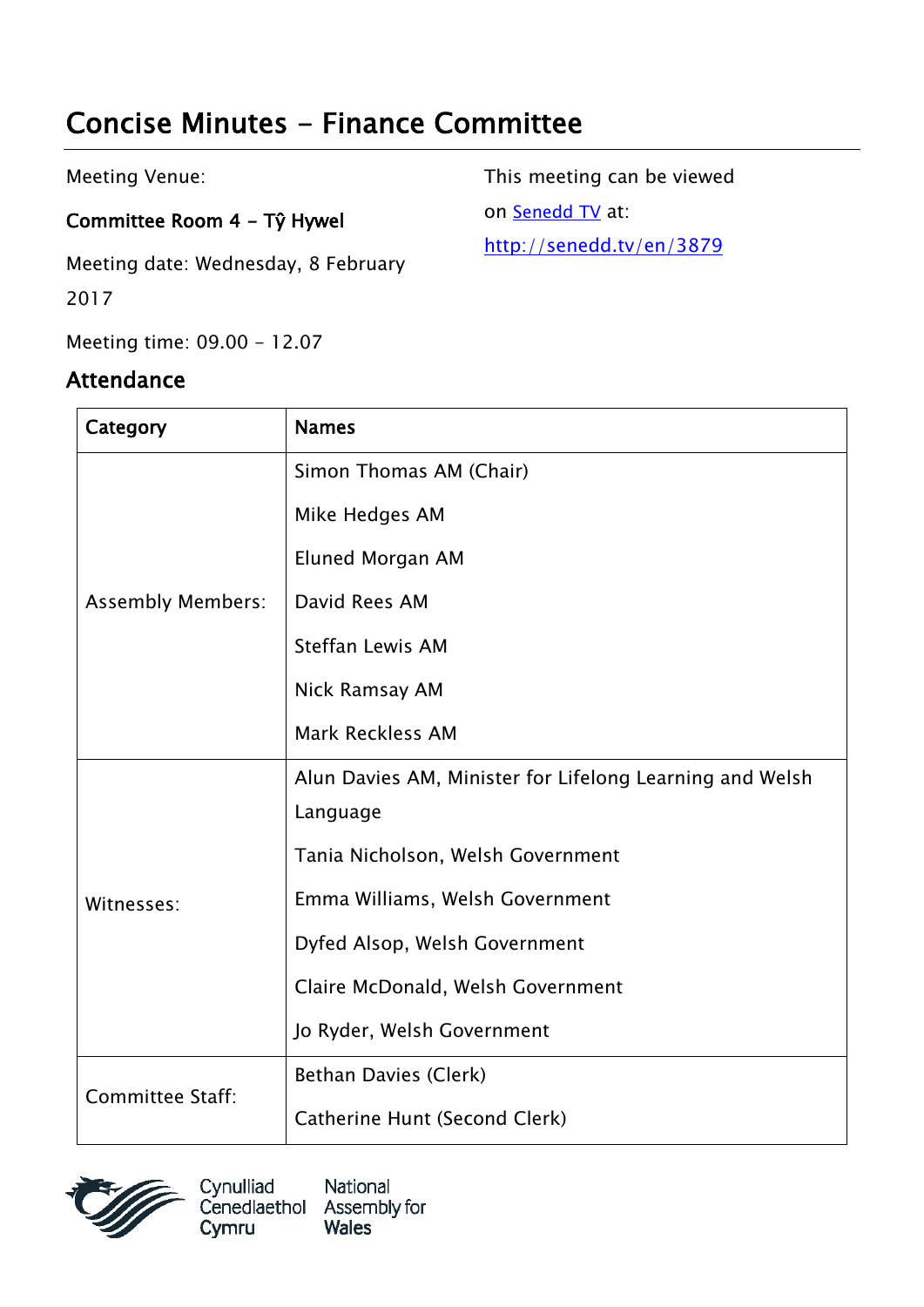| Georgina Owen (Deputy Clerk)     |
|----------------------------------|
| Gemma Gifford (Deputy Clerk)     |
| Martin Jennings (Researcher)     |
| Owen Holzinger (Researcher)      |
| Christian Tipples (Researcher)   |
| Gareth Pembridge (Legal Adviser) |
| Katie Wyatt (Legal Adviser)      |
| Enrico Carpanini (Legal Adviser) |

### 1 Introductions, apologies, substitutions and declarations of interest

1.1 The Chair welcomed Members to the meeting.

### 2 Paper(s) to note

2.1 The minutes were noted.

## 3 Additional Learning Needs and Education Tribunal (Wales) Bill: Evidence session

3.1 The Committee took evidence from Alun Davies AM, Minister for Lifelong Learning and Welsh Language; Emma Williams, Deputy Director, Support for Learners, Welsh Government; and Tania Nicholson, Head of Additional Learning Needs Legislative Programme, Welsh Government on the Additional Learning Needs and Education Tribunal (Wales) Bill (ALNET).

3.2 The Minister agreed:

 to write to the Committee outlining how the £20 million package of support for Additional Learning Needs, announced on 7 February 2017, will facilitate and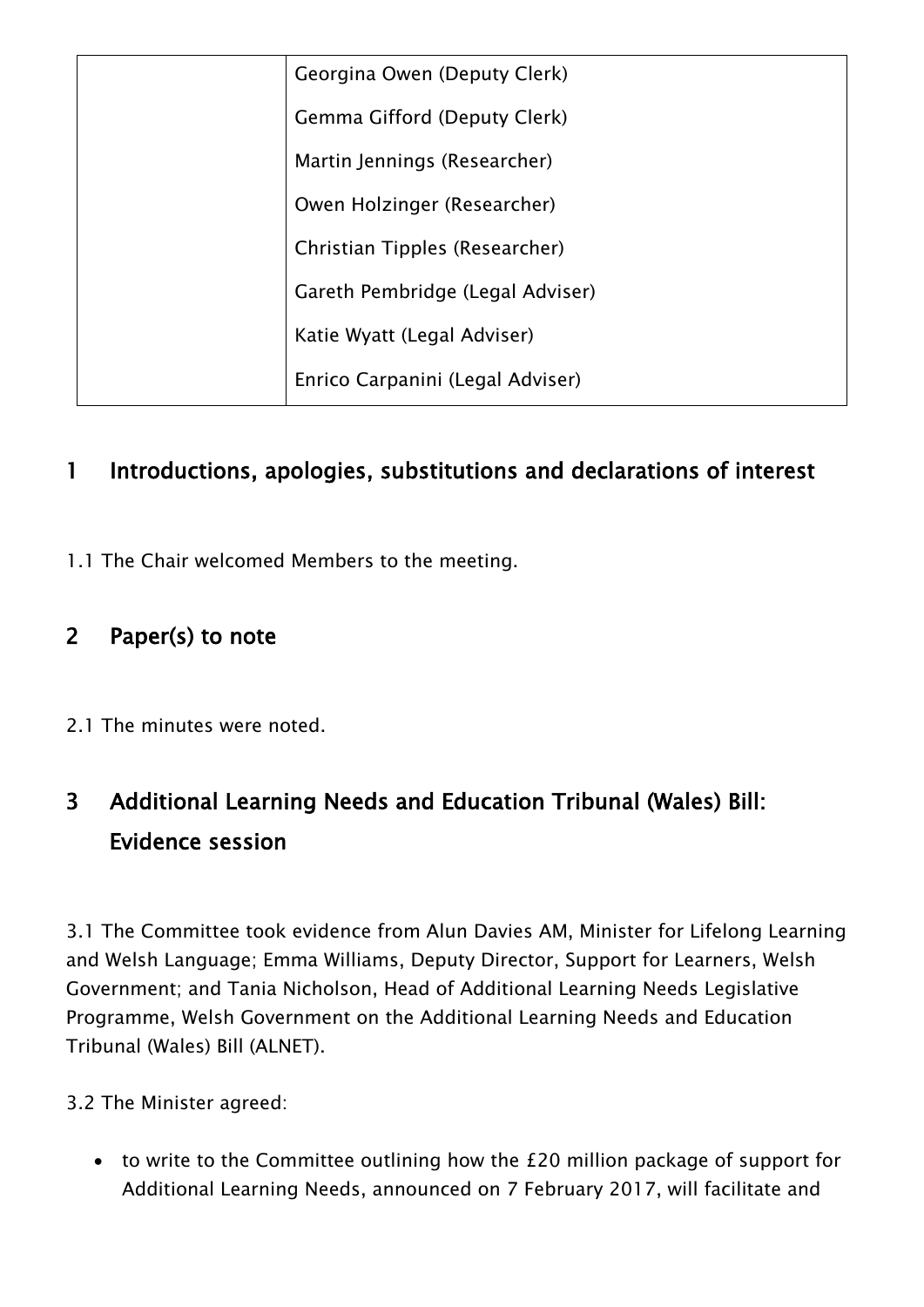support the implementation of the ALNET Bill, including how it will be profiled for local authorities;

- to report back to the Committee on the implementation of the ALNET Bill at the end of its scrutiny, outlining how it will be monitored; and
- to write to the Committee if more resources are needed in relation to the statutory role of designated medical or clinical officer (DELCO), following consultation with the Expert Group on Health and pilots.

## 4 Motion under Standing Order 17.42 to resolve to exclude the public for the following business:

4.1 The motion was agreed.

# 5 Additional Learning Needs and Education Tribunal (Wales) Bill: Consideration of Evidence

5.1 The Committee considered the evidence received.

### 6 Technical Briefing: Welsh Revenue Authority

6.1 The Committee received a technical briefing on the Welsh Revenue Authority from Dyfed Alsop, WRA Implementation Director, Welsh Government; Claire McDonald, WRA Implementation Programme Manager, Welsh Government; and Jo Ryder, WRA People Project Manager, Welsh Government.

#### 7 Oversight of the Wales Audit Office: Board Membership

7.1 The Committee considered a paper on the remuneration arrangements and other terms of appointment of the WAO Board and agreed to consult in accordance with the requirements of the Public Audit (Wales) Act.